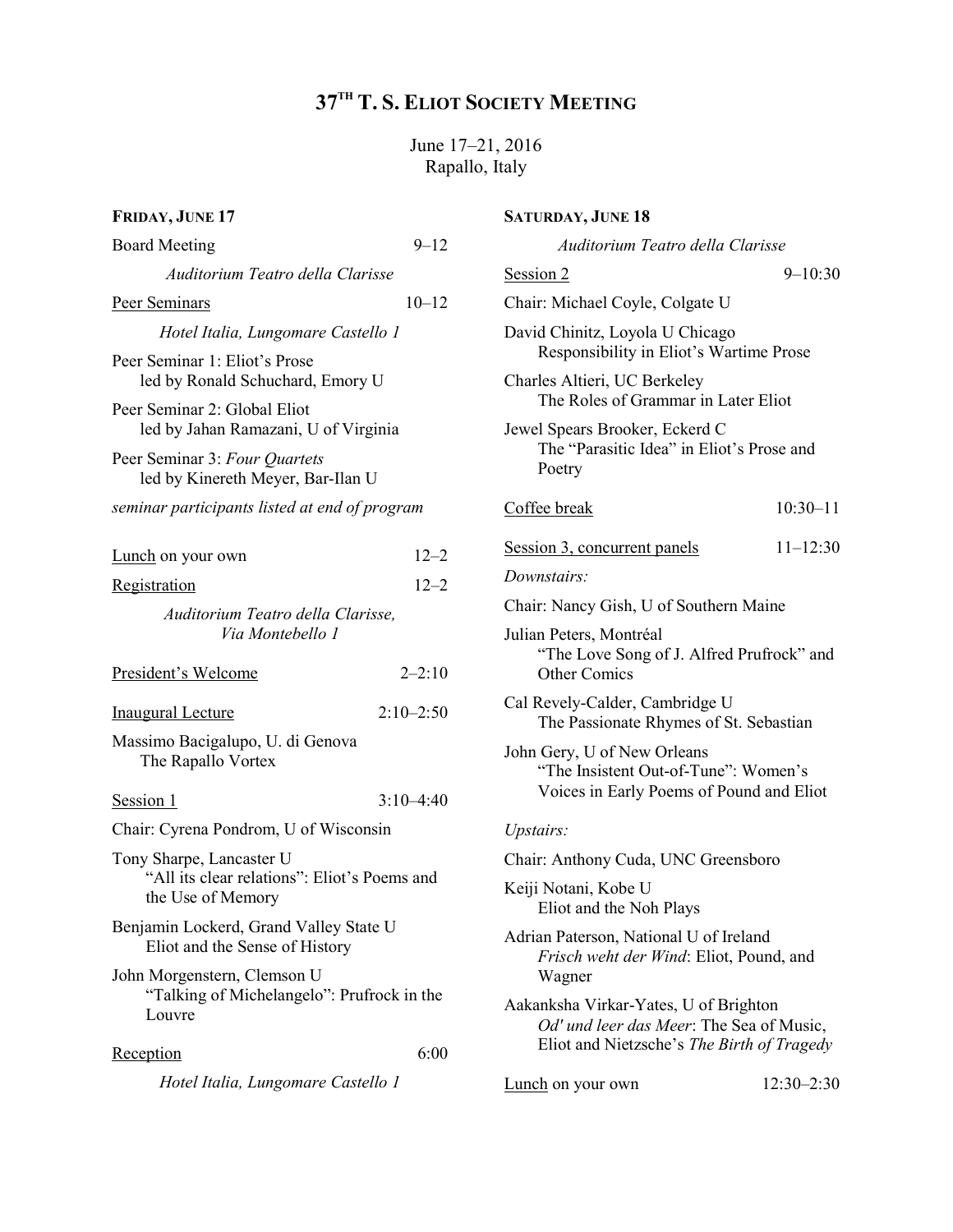| Saturday, continued                                                                                                  |               |  |  |
|----------------------------------------------------------------------------------------------------------------------|---------------|--|--|
| Memorial Lecture                                                                                                     | $2:30-4$      |  |  |
| Chair: Frances Dickey, U of Missouri                                                                                 |               |  |  |
| <b>LYNDALL GORDON</b>                                                                                                |               |  |  |
| St. Hilda's College, Oxford University                                                                               |               |  |  |
| "FOOTFALLS ECHO IN THE MEMORY":<br><b>ELIOT'S EXPATRIATION</b>                                                       |               |  |  |
| Coffee break                                                                                                         | $4 - 4:45$    |  |  |
| Performance                                                                                                          | $4:45 - 5:15$ |  |  |
| Leslee Smucker, U of Colorado, Boulder<br>Persona: A Multimedia Performance<br>Inspired by Pound's Solo Violin Works |               |  |  |
| <b>Banquet</b>                                                                                                       | 7 p.m.        |  |  |
| Trattoria ö Bansin, Via Venezia, 105                                                                                 |               |  |  |
|                                                                                                                      |               |  |  |
| SHNDAV JHNE 19                                                                                                       |               |  |  |

# SUNDAY, JUNE 19

Events are held at the Hotel Montallegro, accessed from Rapallo by cable car from Rapallo, which opens at 9 a.m.. Tickets will be provided in conference folder. For those who wish to attend, Mass is said at the Santuario di Montallegro at 9:30. See folder for directions.

Session 4 10:45–12:15

Chair: Vincent Sherry, Washington U

Megan Quigley, Villanova U Reading The Waste Land as a Novel

Michael Hollington, U of Kent "A Patient Etherised upon a Table"? Eliot's Dissection of Dickens

C. D. Blanton, UC Berkeley Eliot's Inference

Lunch

Hotel Montallegro

| Session 5: Roundtable                                                                                                             |            |
|-----------------------------------------------------------------------------------------------------------------------------------|------------|
| Chair: David Chinitz, Loyola U                                                                                                    |            |
| The Complete Prose of T. S. Eliot, Vol. 3:<br>Literature, Politics, Belief, 1927–1929, and<br>Vol. 4: The English Lion, 1930–1933 |            |
| Sunday, continued                                                                                                                 |            |
| Speakers:                                                                                                                         |            |
| Ronald Schuchard, Emory U<br>Frances Dickey, U of Missouri<br>Jason Harding, Durham U                                             |            |
| Eliot Aloud                                                                                                                       | $3 - 3:30$ |
| Chair: Chris Buttram, Winona State U<br>Santuario di Montallegro                                                                  |            |
| <i>Explore Montallegro and the Santuario, or</i><br>return to Rapallo (cable car closes at 5:30)                                  |            |

# MONDAY, JUNE 20

Auditorium Teatro della Clarisse

 $\mathcal{L}_\text{max}$ 

| Session 6                                                                                                | $9 - 10:30$  |  |
|----------------------------------------------------------------------------------------------------------|--------------|--|
| Chair: Patrick Query, West Point                                                                         |              |  |
| Jayme Stayer, John Carroll U<br>Blasting Away at the "Bullshit" Myth:<br>Pound, Eliot, and Lewis in 1915 |              |  |
| Lauren Arrington, U of Liverpool<br>Primavera 1928: Pound, Yeats, and Late<br>Modernism                  |              |  |
| Michael Alexander, U of St. Andrews<br>Laurence Binyon: Poetic Bridge                                    |              |  |
| Coffee break                                                                                             | $10:30 - 11$ |  |
| Session 7, concurrent panels                                                                             | $11 - 12:30$ |  |
| Downstairs:                                                                                              |              |  |
| Chair: Fabio Vericat, U Complutense<br>de Madrid                                                         |              |  |
| Kit Kumiko Toda, U C London<br>Eliot and Seneca: the "posture of dying"                                  |              |  |

| Giuliana Ferreccio, U di Torino  |
|----------------------------------|
| Sweeney Agonistes and its Drafts |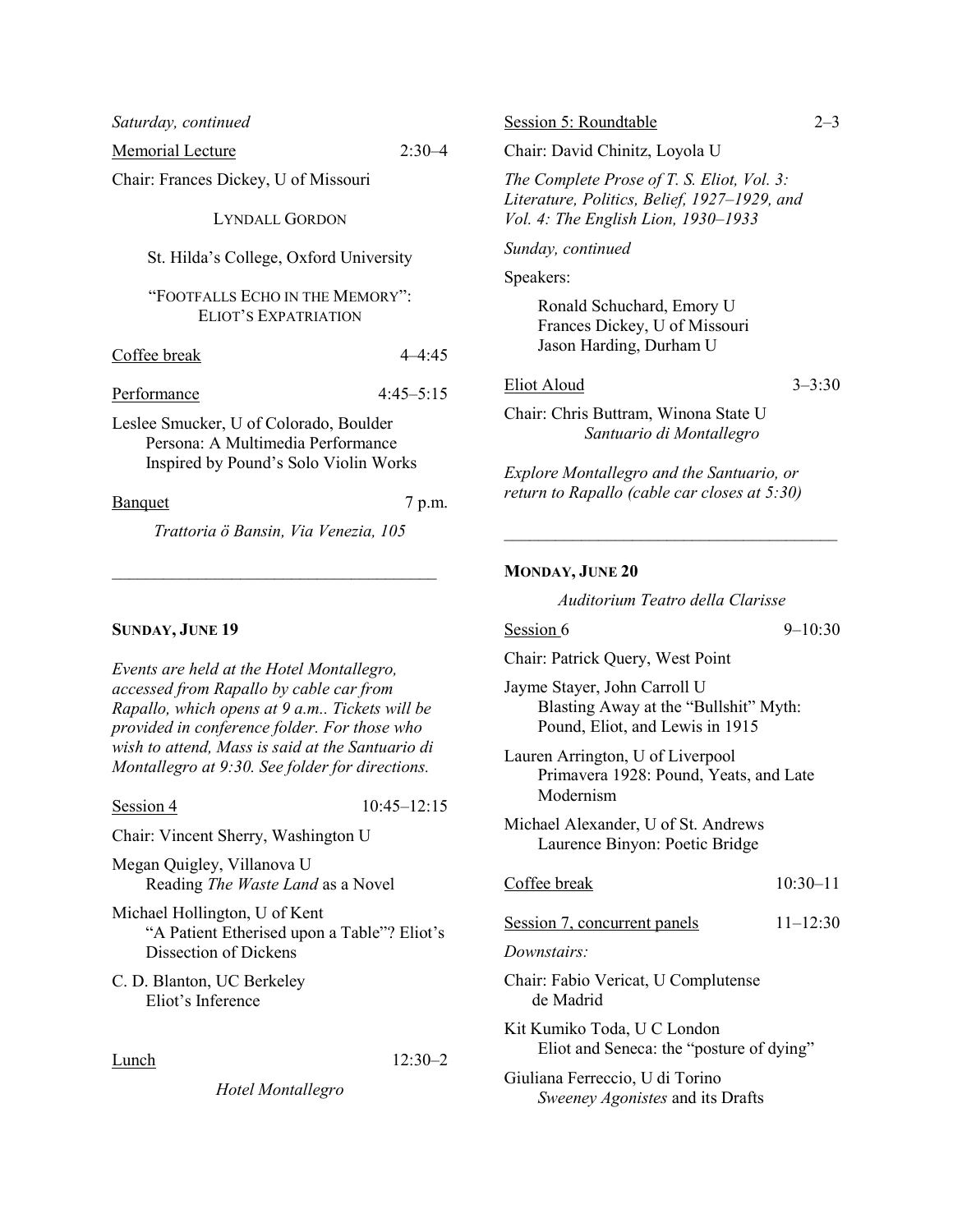#### Monday, continued

Didac Llorens-Cubedo, U Nacional de Educación a Distancia From "Conceptual Obscurity" to the Musical Cats: T. S. Eliot on the Spanish Stage

# Upstairs:

Chair: John Morgenstern, Clemson U

- Jack Baker, Durham U An Impersonal Inheritance: Pound's Profit from The Waste Land
- Duygu Senocak, Durham U T. S. Eliot, the Mythical Method and the Anthropology of the Primitive
- Patrick Query, West Point "Let us go": Eliot and Migration

# Performance/lecture 12:45–1:15

Steven Tracy, U Massachusetts, Amherst Eliot Gets Hot: Revisiting Context, Practice, and Performance in his Poetry

#### Lunch on your own

Those not participating in the peer seminar may wish to embark for Portofino (etc.) at this point. See folder for more information on excursions.

Peer Seminar 3:00–5:00

Peer Seminar 4: Pound and Eliot

led by Peter Nicholls, New York U  $\mathcal{L}_\text{max}$  , where  $\mathcal{L}_\text{max}$  and  $\mathcal{L}_\text{max}$  and  $\mathcal{L}_\text{max}$ 

# TUESDAY, JUNE 21

| Università Genova,             |             |  |  |
|--------------------------------|-------------|--|--|
| in the Aula Magna, Via Balbi 2 |             |  |  |
| Gather at Hotel Italia         | 7:45        |  |  |
| Buses leave Hotel Italia       | 8:00        |  |  |
| Session 8                      | $9 - 10:30$ |  |  |
|                                |             |  |  |

Chair: Jayme Stayer, John Carroll U

John Whittier-Ferguson, U of Michigan "Antique Shame" in Eliot and Pound

#### Tuesday, continued

| Viorica Patea, U of Salamanca<br>Eliot and Pound's Declensions of the<br>Past and the Present: When Time<br>becomes Space      |                 |  |
|--------------------------------------------------------------------------------------------------------------------------------|-----------------|--|
| Richard Parker, Dokuz Eylül U<br>"No ground beneath 'em": T. S. Eliot and<br>Wyndham Lewis in the late Cantos                  |                 |  |
| Coffee break                                                                                                                   | $10:30 - 11:00$ |  |
| Session 9                                                                                                                      | $11:00 - 12:30$ |  |
| Chair: Frances Dickey, U of Missouri                                                                                           |                 |  |
| Stefano Maria Casella, IULM Milan<br>The "Green World" in Eliot's Poetry                                                       |                 |  |
| Nicoletta Asciuto, U of Edinburgh<br>Eliot and the Illuminated City                                                            |                 |  |
| David Ayers, U of Kent<br>Eliot, Creative Revolution, and the<br>Modalities of Socialism; or, On Some<br>Other Uses of Bergson |                 |  |
| Lunch                                                                                                                          | $12:30 - 2:00$  |  |
| Tour of Genoa                                                                                                                  | $2 - 5:00$      |  |
| Meet at buses for return to Rapallo                                                                                            | 5:30            |  |

#### SEMINAR PARTICIPANTS

Seminar 1: Eliot's Prose Nicoletta Asciuto, U of Edinburgh Elysia Balavage, UNC Greensboro Tomaslov Brlek, U of Zagreb LeeAnn Derdeyn, Southern Methodist U Christos Hadjiyiannis, Oxford U Robert von Hallberg, Claremont McKenna Olivier Hercend, Sorbonne Deborah Leiter, Dubuque, Iowa Nicholas Lolordo, U of Oklahoma Mena Mitrano, Loyola U Chicago, Rome Center April Pierce, Oxford U Fabio Vericat, U Complutense de Madrid